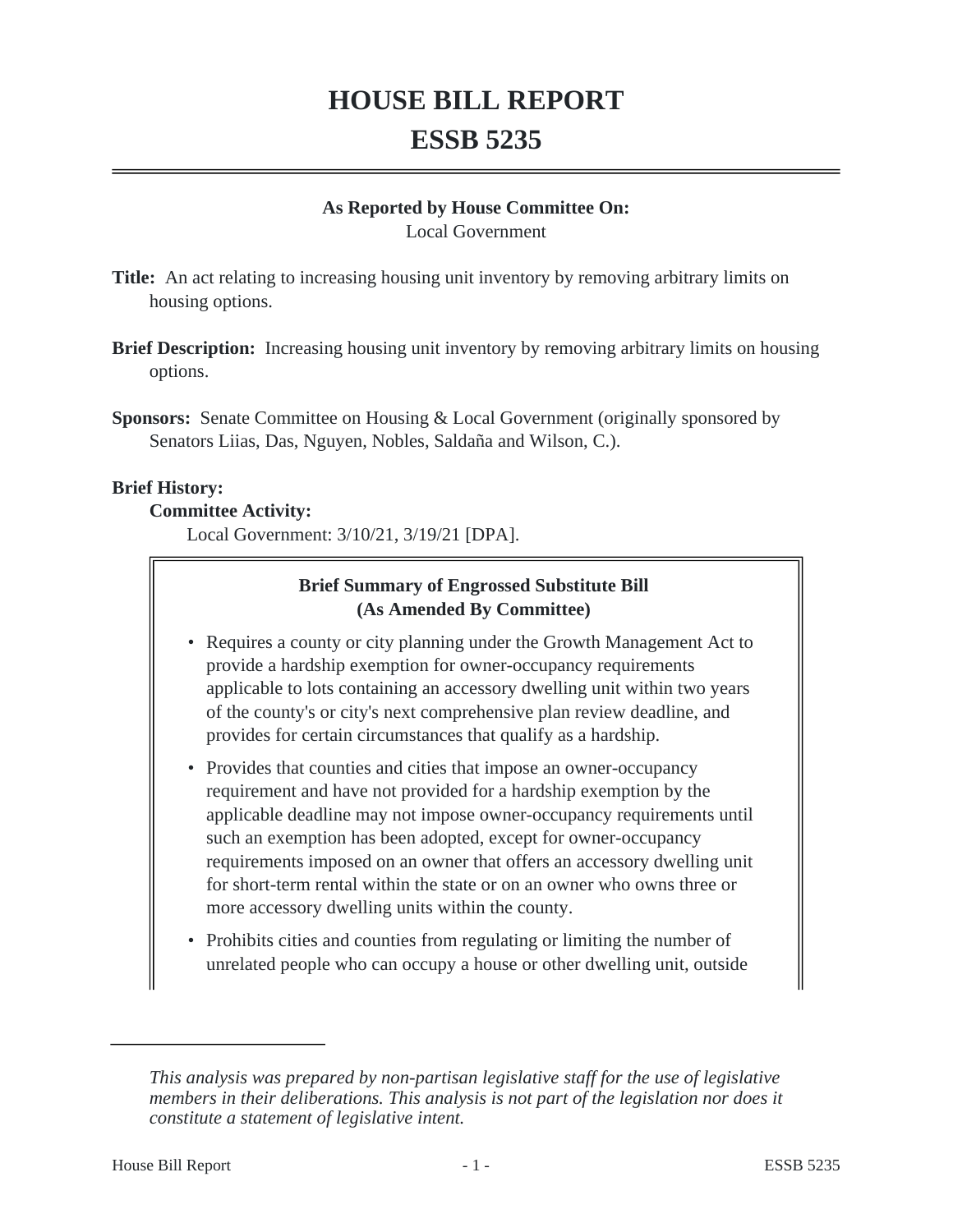of occupant limits on group living arrangements regulated under state law, limits on short-term rentals, and generally applicable health and safety regulations and limits based on occupant load per square foot established in an ordinance or applicable building code.

#### **HOUSE COMMITTEE ON LOCAL GOVERNMENT**

**Majority Report:** Do pass as amended. Signed by 7 members: Representatives Pollet, Chair; Duerr, Vice Chair; Goehner, Ranking Minority Member; Griffey, Assistant Ranking Minority Member; Berg, Robertson and Senn.

**Staff:** Kellen Wright (786-7134).

#### **Background:**

The Growth Management Act (GMA) requires that certain counties, and the cities within those counties, engage in planning for future population growth. Counties that have a population of 50,000 or more and, prior to May 16, 1995, had its population grow by 10 percent or more, or, after May 16, 1995, by 17 percent or more in the prior 10 years are covered by the GMA. Generally, so too is any county that experiences population growth of 20 percent. Counties that do not meet the standards for automatic inclusion in the GMA may nonetheless choose to be included. Currently, 18 counties are required to plan, 10 have chosen to plan, and 11 are not subject to the full GMA planning requirements.

An accessory dwelling unit (ADU) is a residential living unit providing complete, independent living facilities and permanent provisions for sleeping, cooking, sanitation, and living on the same lot as a single-family house, duplex, triplex, townhome, or other housing unit. As of July 1, 2021, cities located in counties planning under the GMA are prohibited from requiring the provision of off-street parking for ADUs within a quarter mile of a highcapacity transportation system stop, a rail stop, or certain bus stops unless the city determines that on-street parking is infeasible for the ADU. Many cities require that at least one of the units on a lot containing an ADU be occupied by the owner of the property.

Local governments regulate the residential use of property in various ways. One way is by limiting the occupancy of a household or dwelling unit by ordinance. These ordinances often distinguish between occupation by "family" and occupation by "unrelated persons." The number of family members that occupy a household or dwelling unit is generally not restricted, and the United States Supreme Court has found some limitations on the number of family members who can share a dwelling to be unconstitutional. In contrast, the number of unrelated persons living together is often restricted. Such restrictions are permissible, as long as they do not conflict with the Federal Fair Housing Act or any state laws regulating certain group living arrangements. For example, certain restrictions on group homes for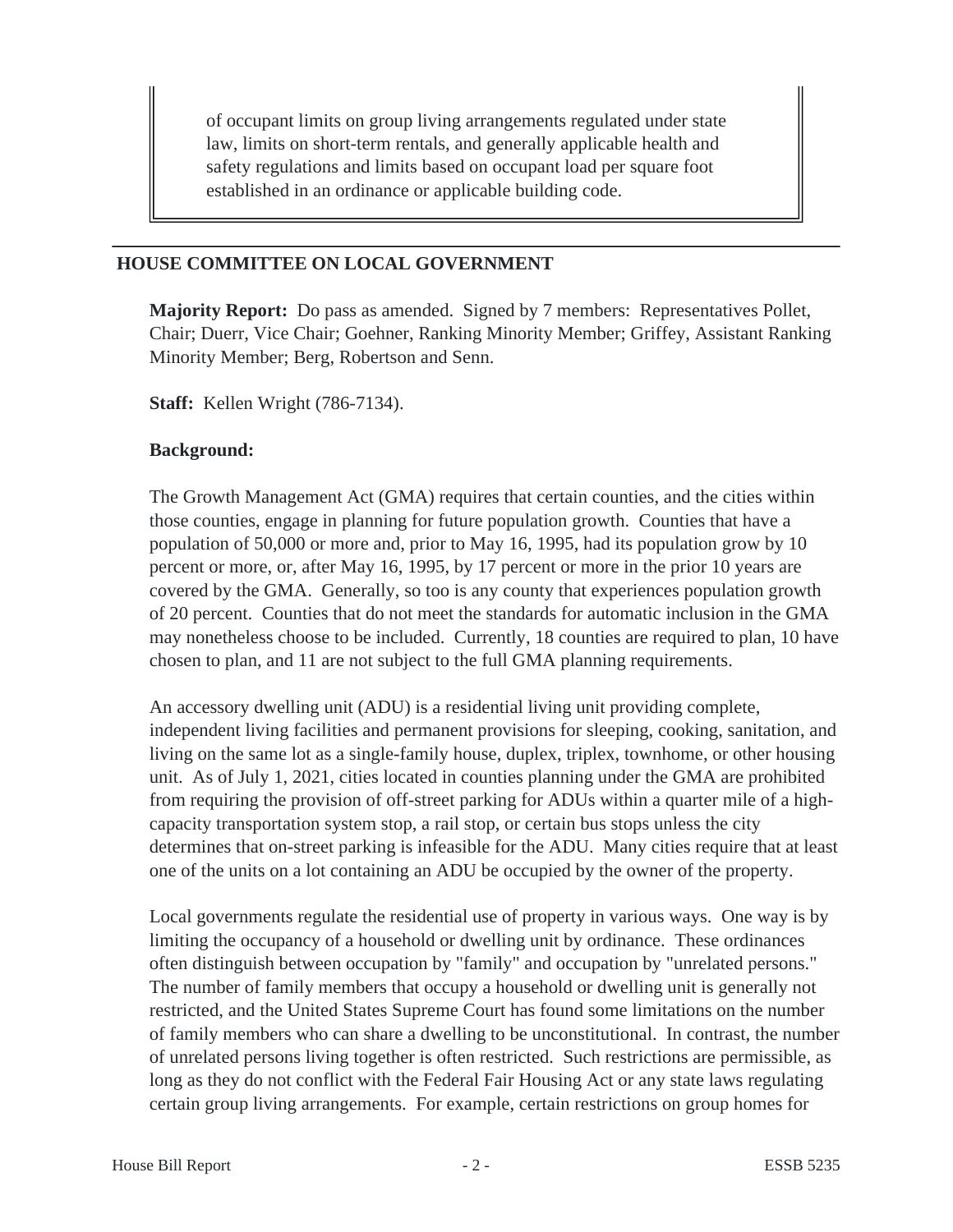persons with disabilities may be prohibited by the Fair Housing Act or the Washington Housing Policy Act.

Another way that the use of property can be limited is through zoning. Zoning regulations often limit the number of units that can be located on an acre of property. For example, an area zoned R-6 would be zoned for residential use, with a limit of six dwelling units per acre.

## **Summary of Amended Bill:**

Counties and cities planning under the GMA that impose an owner-occupancy requirement on lots containing an ADU must provide for a hardship exemption from these requirements. Such an exemption must allow an owner to offer the ADU or primary residence on the lot for rent for periods of 30 days or longer as if a unit on the property were owner-occupied. The hardship exemption would apply when an owner no longer occupies the primary residence due to age; illness; financial hardship from the loss of a spouse, domestic partner, or co-owner; disability status; military deployment; or other such reason that would make the owner-occupancy requirement an undue hardship on the owner. Cities and counties must develop a process for reviewing hardship applications. The hardship exemption would be required to be adopted within two years of the city's or county's next comprehensive plan review deadline.

Cities and counties that impose owner-occupancy requirements and fail to adopt the required hardship exemption by the deadline may not impose owner-occupancy requirements on lots containing ADUs until the exemption has been adopted, unless the owner of the lot offers an ADU in the state for short-term rental, or owns more than three ADUs within the county.

Except for occupant limits on group living arrangements regulated under state law or on short-term rentals, and limitations based on occupant load per square foot or generally applicable health and safety regulations established in an ordinance or applicable building code, cities and counties cannot regulate or limit the number of unrelated people who may occupy a house or other dwelling unit.

### **Amended Bill Compared to Engrossed Substitute Bill:**

The amended bill makes the following changes:

- removes provisions that would have prohibited cities and counties planning under the GMA from requiring owner-occupancy on a lot containing an ADU unless the owner of the lot owned more than five ADUs in the same city or county, and removes related provisions providing deadlines for this prohibition to take effect;
- adds a requirement that counties and cities planning under the GMA adopt a hardship exemption from owner-occupancy requirements associated with ADUs within two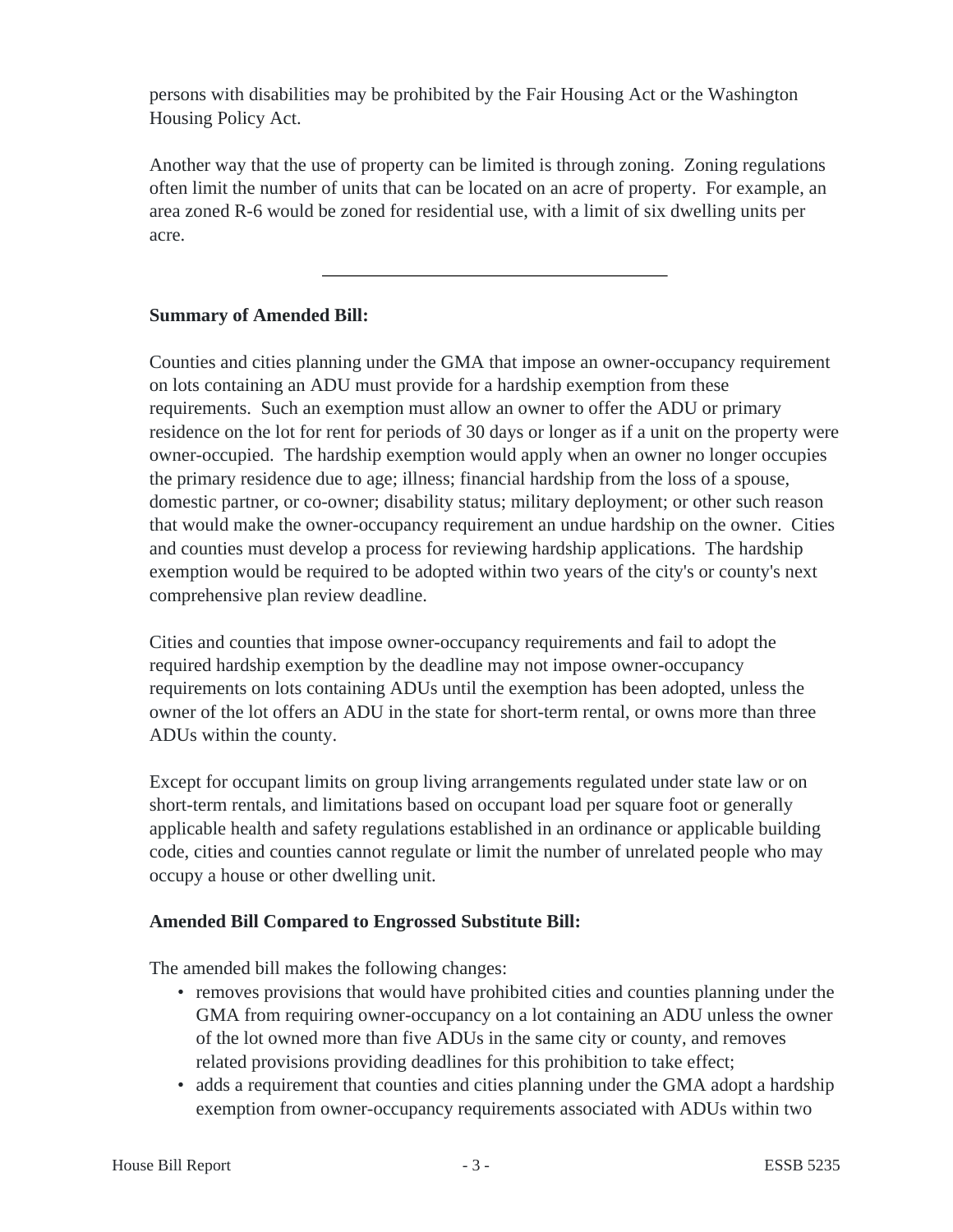years of the county's or city's next required comprehensive plan review deadline after July 1, 2021, provides circumstances that would qualify for an exemption, and adds related definitions;

- provides that cities and counties that have failed to adopt the hardship exemption by the deadline may not impose owner-occupancy requirements on a lot with an ADU unless the owner of the lot offers an ADU as a short-term rental within the state or if the owner of the lot owns more than three ADUs within the county; and
- allows generally applicable health and safety provisions in applicable building codes or county ordinances to regulate or limit the number of unrelated persons that may occupy a housing or dwelling unit.

**Appropriation:** None.

**Fiscal Note:** Available. New fiscal note requested on March 19, 2021.

**Effective Date of Amended Bill:** The bill takes effect 90 days after adjournment of the session in which the bill is passed.

#### **Staff Summary of Public Testimony:**

(In support) Accessory dwelling units are an increasingly popular housing choice that many in the Puget Sound are looking for, and have an important part to play in overall housing supply. There needs to be more housing choices and flexibility. An ADU can fit into an existing neighborhood and is an affordable housing option, as most are rented for belowmarket rate. They allow homeowners to make some extra income to help cover the rising cost of home ownership, while also allowing flexibility for family members who want independence while still remaining in the community. This is a common sense solution to address housing with no cost to the government. By 2030 there will be an additional housing shortage for people who want more accessible housing and are on a fixed income. Accessory dwelling units can help create housing in neighborhoods with exclusionary zoning and can help seniors age in place. These benefits may not be realized because of current arbitrary restrictions. Restrictions on the use of ADUs disincentivize them, and turn people away from owning homes with ADUs or keep ADUs idle. Owner-occupancy requirements are a barrier for ADUs, as owners may avoiding building ADUs in case their circumstances change. Currently at least 89 cities have owner-occupancy restrictions. They are akin to making an apartment building owner live in the apartment building. Owneroccupancy is not required for other types of housing, and should not be required for ADUs. The septic system and other limitations do not change whether an owner is living there or not. Current regulations are driving some to build unlicensed ADUs because of the onerous restrictions. This bill will help more ADUs get built and will address the housing affordability crisis. Both Oregon and California have passed reforms that have led to more ADUs, and this bill is a good first step toward reform. When Seattle worked on its reforms, the environmental impact statement found that ADUs would reduce the likelihood of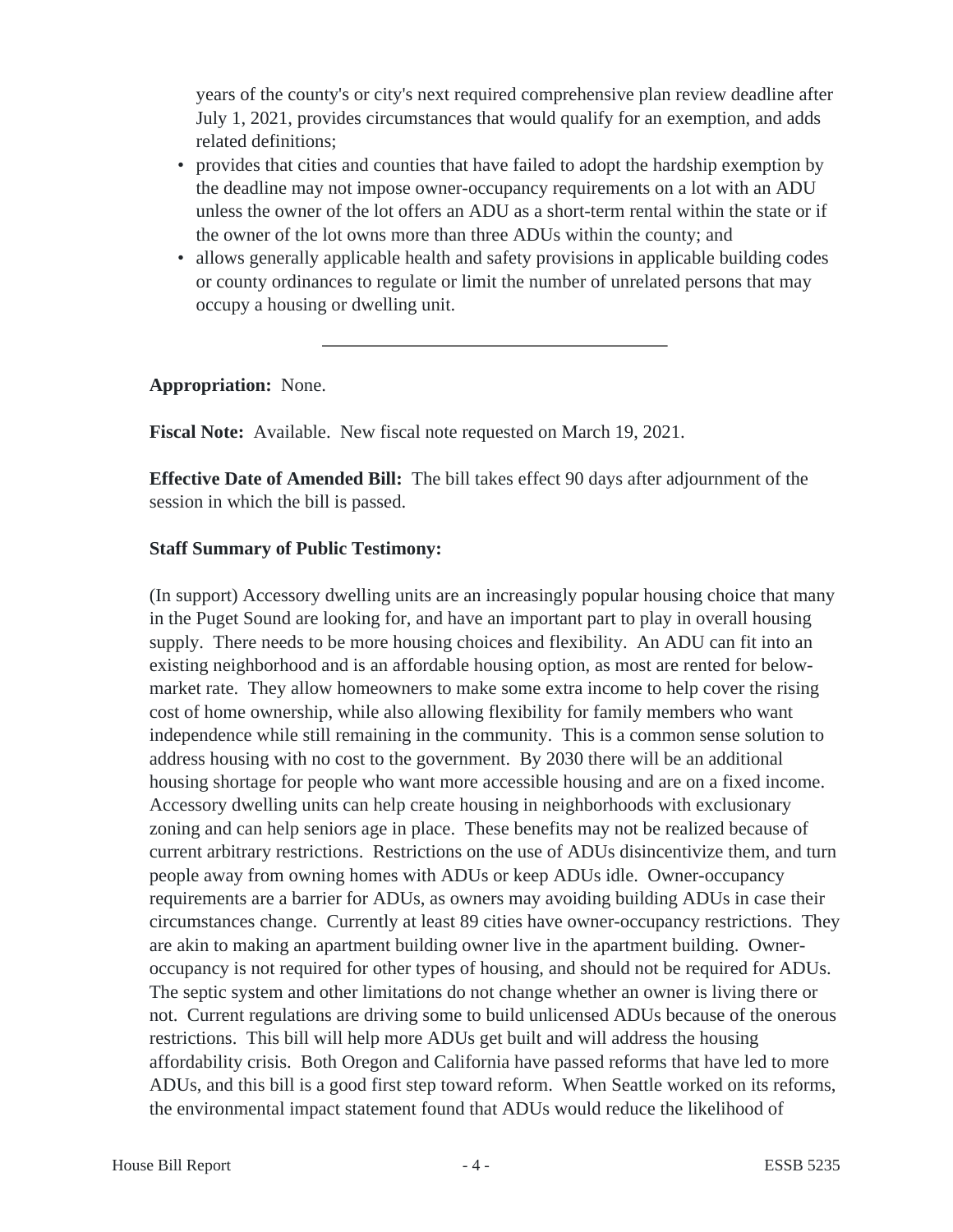teardowns in neighborhoods with high risk of displacement. Concerns with short-term rentals can be addressed directly with regulations rather than using owner-occupancy requirements with ADUs. A lot of the concern about ADUs is about preventing people from living in neighborhoods. Arbitrary limits on unrelated occupancy should be removed as they bar the use of a cheaper housing options just because there is no familial relation. Floor area limits better address concerns with overcrowding. Limits like those on ADUs and on unrelated occupancy discriminate against renters and limit the freedom of owners. A person's designation as a renter or owner is not an indication of quality. These restrictions limit the options of those without access to capital, and financial lending for ADUs is difficult. There needs to be more housing across the state, and for new innovative approaches. Housing supply and affordability are economic as well as climate-justice issues. They keep people away from jobs and force them to commute with negative consequences. Compact, walkable communities are the solution for economic and climate issues.

(Opposed) The element related to ending restrictions on unrelated persons is good, and has been refined since prior proposals. There are at least 119 cities that have ADU ordinances, and most reflect a model ordinance from the Department of Commerce in the 1990s, which included owner-occupancy requirements. Owner-occupancy restrictions can be used to build support for ADUs in existing neighborhoods. The bill seems to prohibit owneroccupancy restrictions on either primary units or ADUs, which could address some of the concerns. It is unclear whether prior regulations are grandfathered in. The impacts of the bill are unclear, and ADU construction might not be contemplated by zoning. Additional affordable housing options are good, but there are multiple technical issues with the bill: some cities do not have an R-9 zoning designation; it is unclear what regulations would be grandfathered in; and it does not address private covenants on real property, which can often contain the same restriction limiting ADUs more than current regulations. The bill could allow people to form limited liability companies to evade the limit on ADU ownership, and the bill would allow developments to build subdivisions with ADUs without having to meet State Environmental Policy Act restrictions or to pay the necessary impact fees because they could be considered single-family homes with additional living space. This bill allows numerous ADUs to be owned by the same person across jurisdictions, and allows many people to live in the same house without requiring sufficient means of egress for all of them. The GMA establishes a framework, and allows cities flexibility, as cities have different needs and requirements. We should allow cities and counties to follow the normal process. This bill is not about ADUs or owner-occupancy, but about those who are impatient with normal planning process, and these changes could have unintended consequences. Local control should not be taken away.

(Other) This bill has been worked to address concerns about health and sanitary concerns related to occupancy limits. There are still concerns over the ADU provisions, as many jurisdictions have just updated their ordinances and have owner-occupancy restrictions. Cities want to retain local control, and different cities have come to different decisions regarding ADUs and owner-occupancy. The bill should be revised to address technical